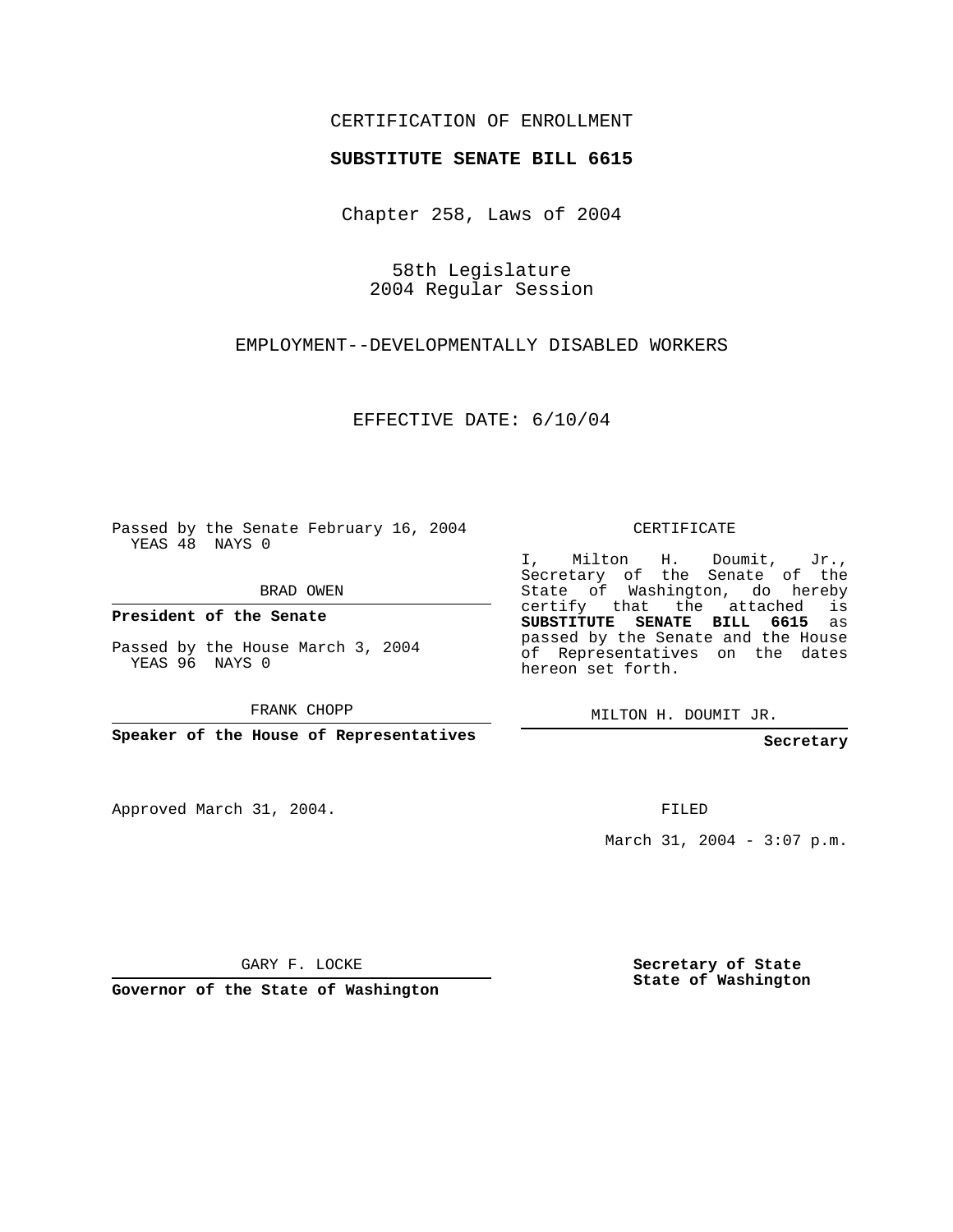## **SUBSTITUTE SENATE BILL 6615** \_\_\_\_\_\_\_\_\_\_\_\_\_\_\_\_\_\_\_\_\_\_\_\_\_\_\_\_\_\_\_\_\_\_\_\_\_\_\_\_\_\_\_\_\_

\_\_\_\_\_\_\_\_\_\_\_\_\_\_\_\_\_\_\_\_\_\_\_\_\_\_\_\_\_\_\_\_\_\_\_\_\_\_\_\_\_\_\_\_\_

Passed Legislature - 2004 Regular Session

## **State of Washington 58th Legislature 2004 Regular Session**

**By** Senate Committee on Commerce & Trade (originally sponsored by Senators Honeyford, Mulliken, Rasmussen and Prentice)

READ FIRST TIME 02/09/04.

 AN ACT Relating to employment of workers with developmental disabilities; and amending RCW 51.16.120.

BE IT ENACTED BY THE LEGISLATURE OF THE STATE OF WASHINGTON:

 **Sec. 1.** RCW 51.16.120 and 1984 c 63 s 1 are each amended to read as follows:

 (1) Whenever a worker has a previous bodily disability from any previous injury or disease, whether known or unknown to the employer, and shall suffer a further disability from injury or occupational disease in employment covered by this title and become totally and permanently disabled from the combined effects thereof or die when death was substantially accelerated by the combined effects thereof, then the experience record of an employer insured with the state fund at the time of said further injury or disease shall be charged and a self-insured employer shall pay directly into the reserve fund only the accident cost which would have resulted solely from said further injury or disease, had there been no preexisting disability, and which accident cost shall be based upon an evaluation of the disability by medical experts. The difference between the charge thus assessed to such employer at the time of said further injury or disease and the